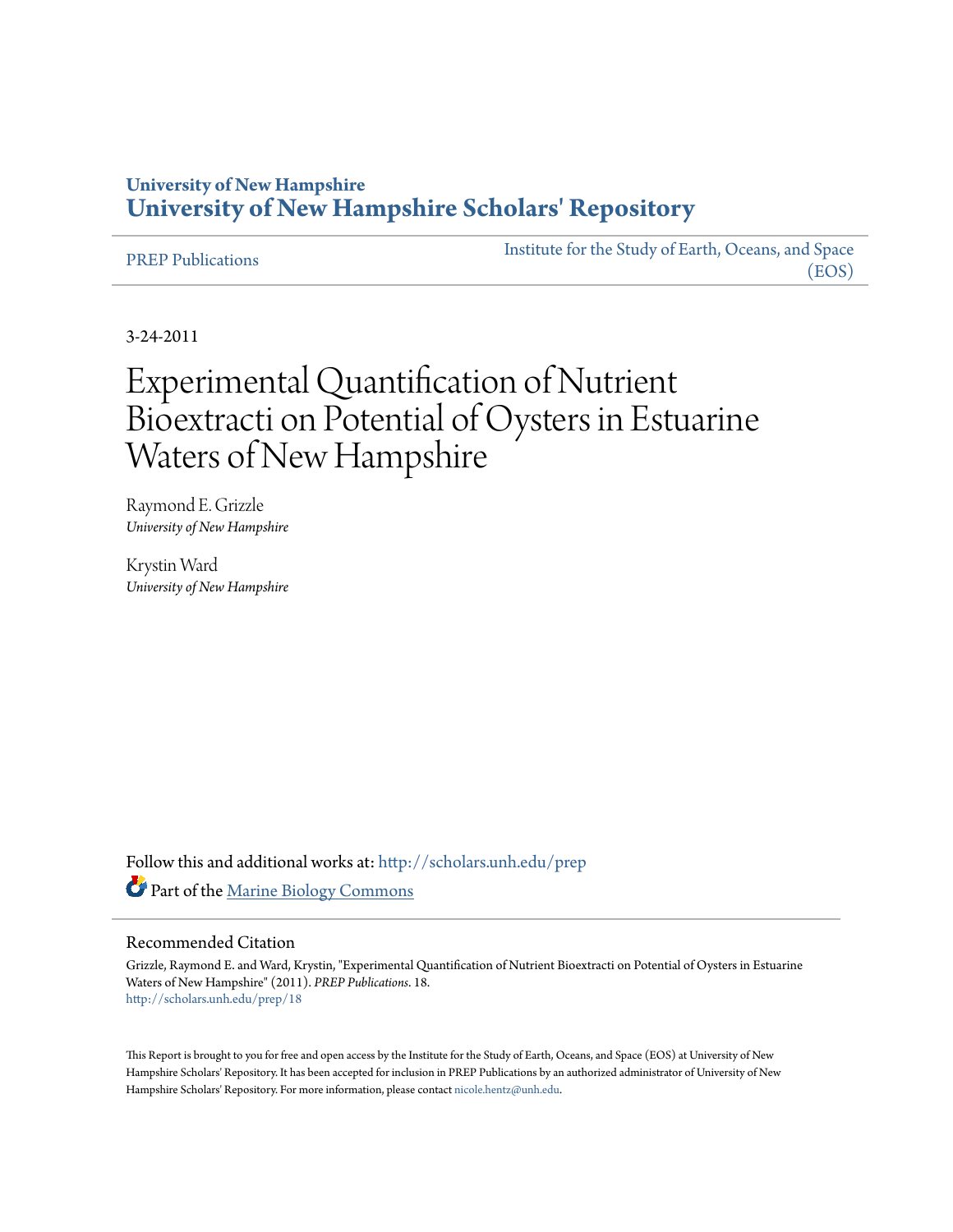Experimental Quantification of Nutrient Bioextracti on Potential of Oysters in Estuarine Waters of New Hampshire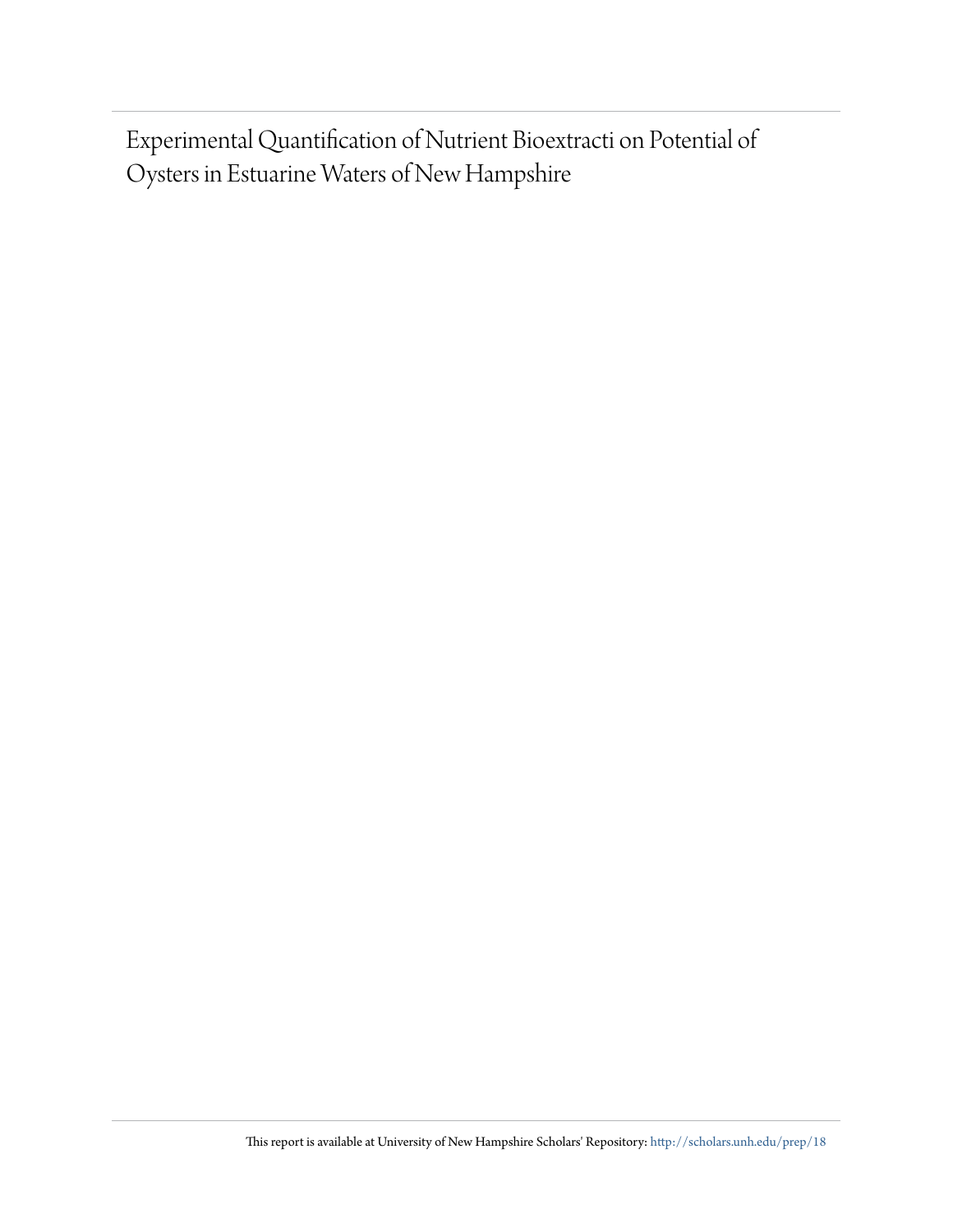# **Experimental Quantification of Nutrient Bioextraction Potential of Oysters** in Estuarine Waters of New Hampshire

A Final Report to

The Piscataqua Region Estuaries Partnership

Submitted by

Raymond Grizzle and Krystin Ward University of New Hampshire Jackson Estuarine Laboratory Durham, NH 03824

March 24, 2011

This project was funded in part by a grant from the Piscataqua Region Estuaries Partnership as authorized by the U.S. Environmental Protection Agency's National Estuary Program.

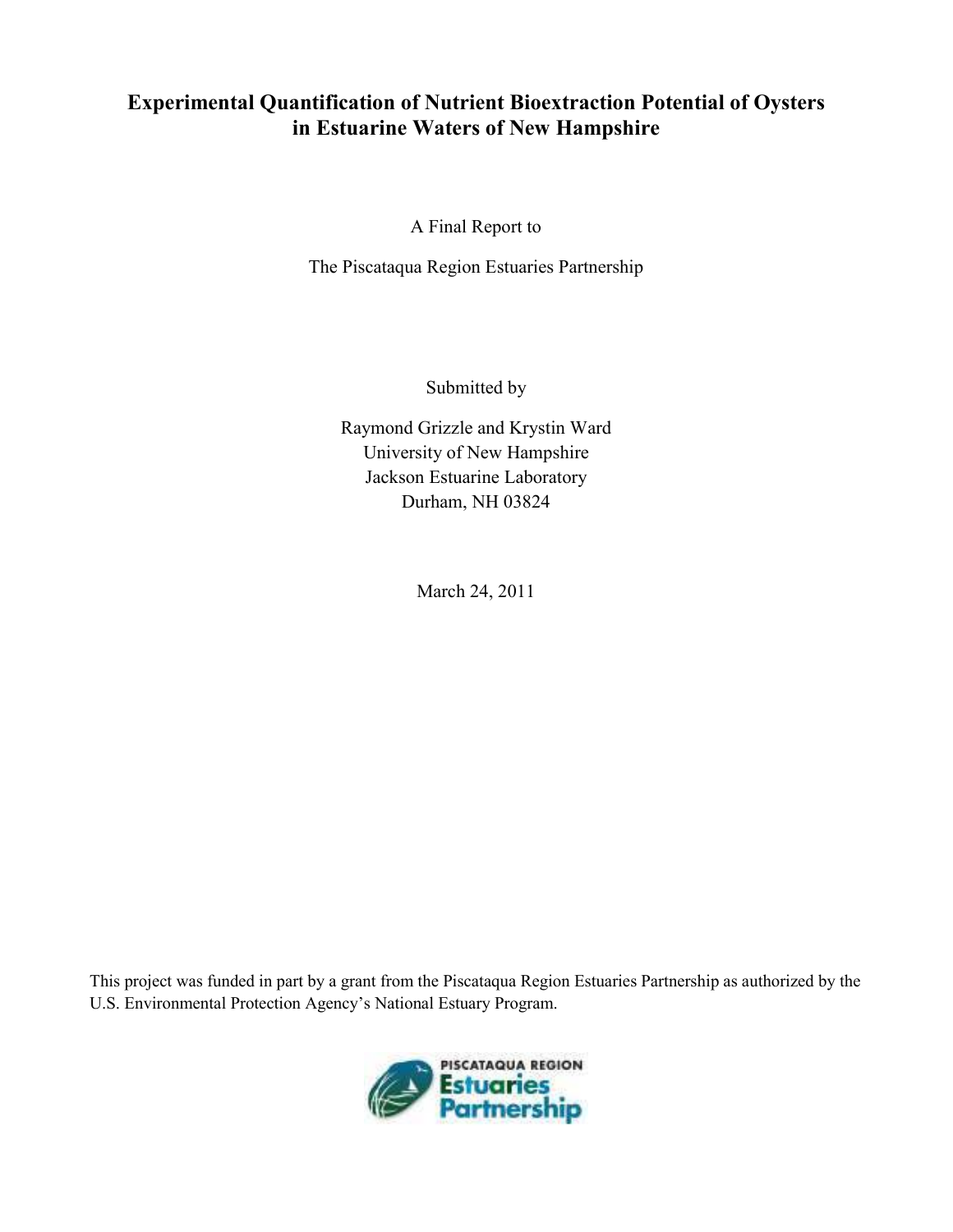## **Table of Contents**

| p. 3  |
|-------|
| p. 4  |
| p. 5  |
| p. 5  |
| p. 6  |
| p. 6  |
| p. 6  |
| p. 8  |
| p. 15 |
| p. 15 |
| p. 16 |
| p.17  |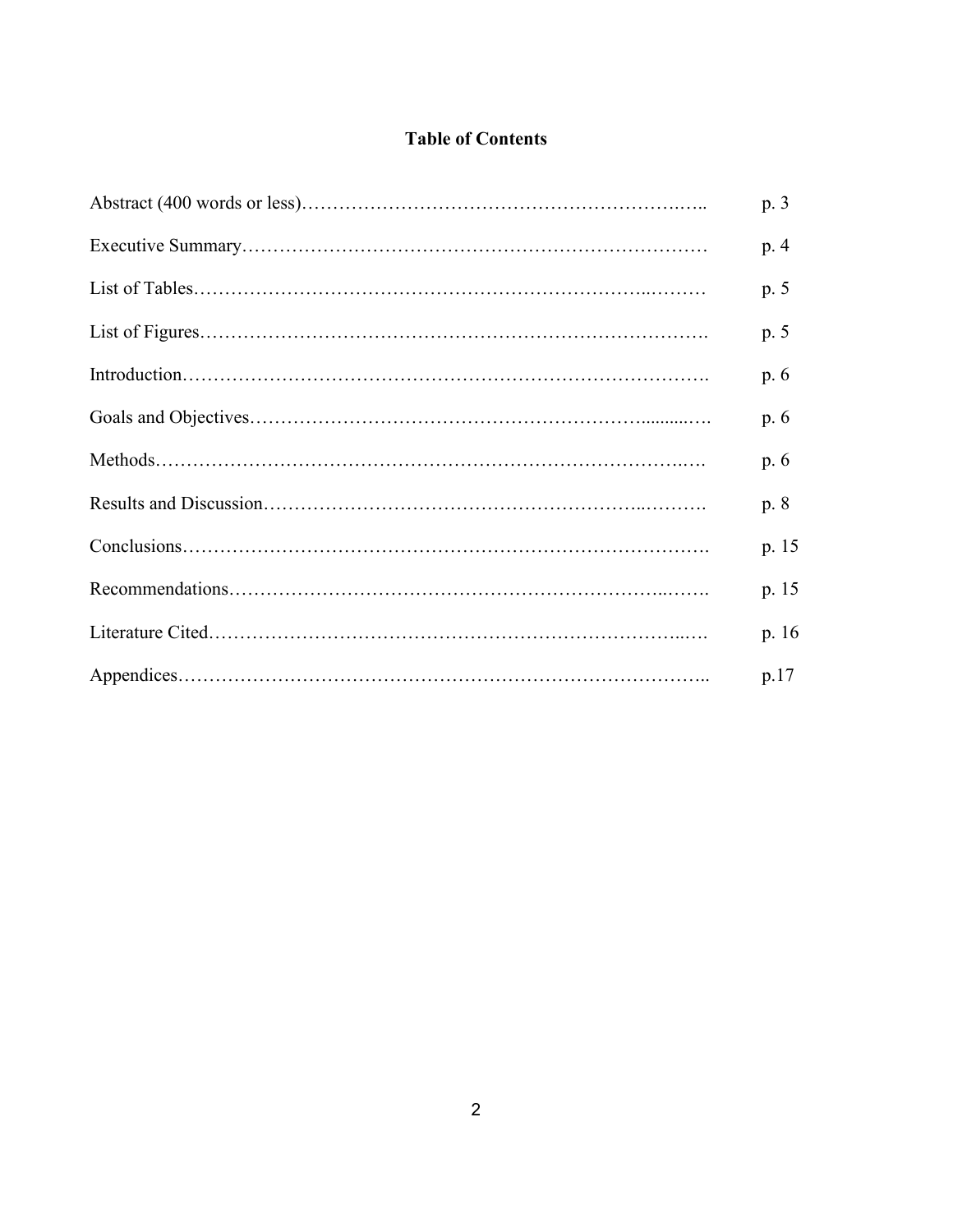#### Abstract:

This project was a short-term field experiment conducted in summer 2010 and designed to provide preliminary data on the bioextraction (removal) of carbon (C) and nitrogen (N) for two different size classes (both <76mm shell height) of eastern oysters (*Crassostrea virginica*) at six sites in the Great Bay estuarine system in New Hampshire. Sites were chosen to represent a range of ambient nutrient concentrations, water flow conditions, and location within the estuary. Two of the sites were at oyster aquaculture farms: Granite State Shellfish at the mouth of the Oyster River, and Little Bay Oyster Company near Fox Point in Little Bay. At each site, oysters were deployed in 10mm mesh polyethylene bags typically used on oyster farms in New England. Approximately one thousand "seed" size  $(10-15 \text{ mm shell height})$ , or two hundred  $(200)$  1-year old  $(30-40 \text{ mm shell height})$  oysters were placed into each bag. Two bags (one for each size class) were suspended 10-20 cm off the bottom attached to plastic coated wire cages at each site from August 9 until November 4, 2010. The oysters were inspected and the bags were cleaned each month to reduce fouling. There were no significant differences in final size among the six sites, indicating similar growth rates. Soft tissue %C and %N values, however, varied substantially and significantly (ANOVA, P<0.05) among the sites. Tukey tests indicated significantly higher %C and %N at the Squamscott River (SQ) site, and significantly lower at the Little Bay Oyster (LBO) farm site, compared to the other sites. The ranges of mean soft tissue %C and %N were, respectively, 26.9 to 47.2 and 4.7 to 10.6. Because shell material was not analyzed in the present study, literature values for shell were combined with soft tissue data from the present study to arrive at total whole animal C and N content. Oysters with mean shell height of 35.7 mm contained 0.6 g of C and 0.01 g of N; oysters with mean shell height of 55.6 mm contained 3.1 g of C and 0.07 g of N. Preliminary calculations indicated that if 200 acres of bottom area were in full farm production, the annual N removal from the estuary *from oyster harvest alone* would be 12.56 tons. It is emphasized that the present study represents only the first step in characterizing the nutrient (focusing on N) bioextraction potential for oyster farming in New Hampshire.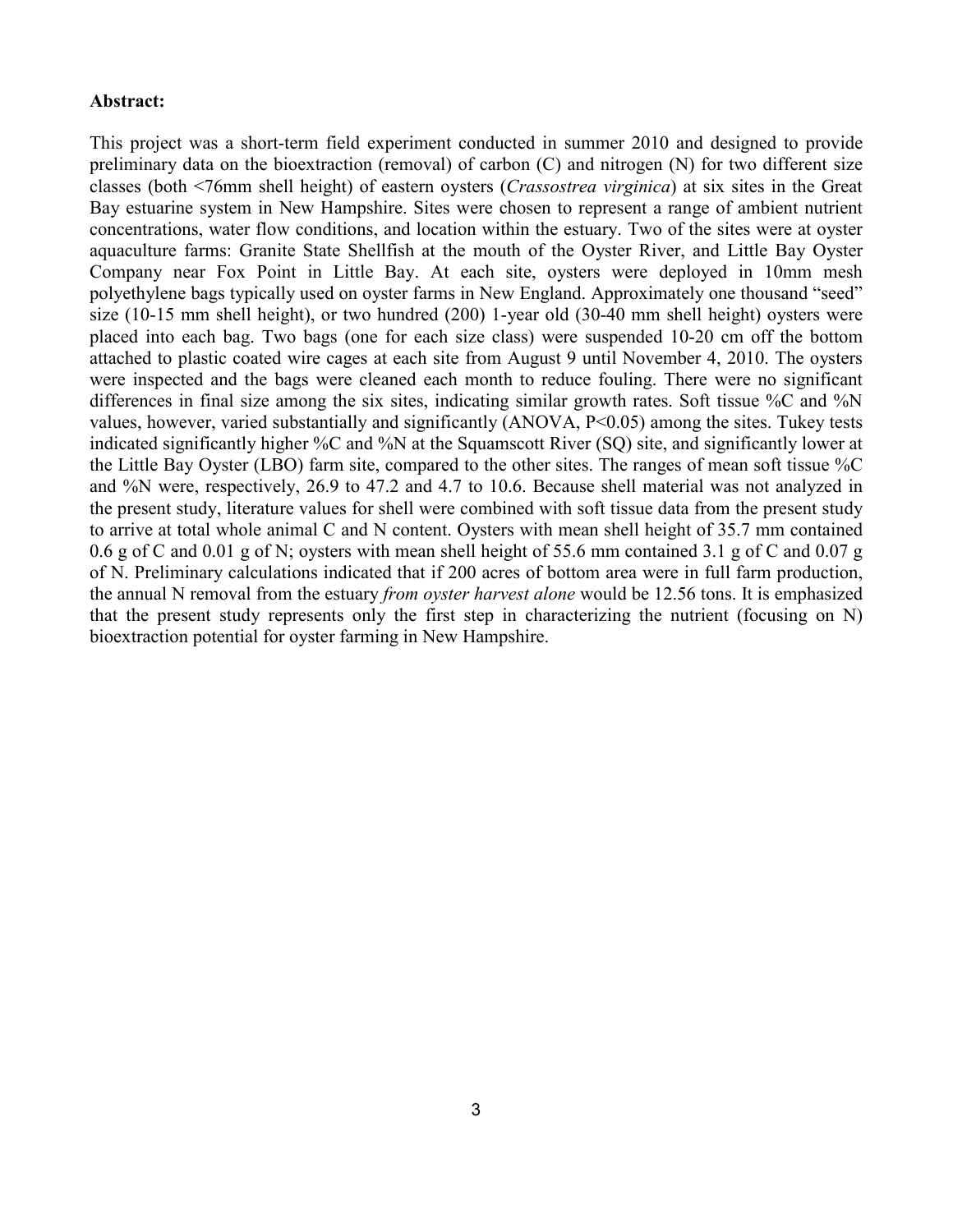#### **Executive Summary**

This project was designed to provide *preliminary data* that will provide the basis for the design of more extensive studies on the bioextraction potential of bivalve shellfish (and possibly other organisms) aquaculture in the estuarine waters of New Hampshire. It was a short-term (3 months) field experiment conducted in summer 2010 and was designed to provide preliminary data on the bioextraction (carbon  $[C]$  and nitrogen  $[N]$ ) potential for two different size classes of sub-market size (<76mm shell height) eastern oysters (*Crassostrea virginica*) at six sites in the Great Bay estuarine system in New Hampshire. Sites were chosen to represent a range of ambient nutrient concentrations, water flow conditions, and location within the estuary. Two of the sites chosen are existing oyster aquaculture farms: Granite State Shellfish at the mouth of the Oyster River, and Little Bay Oyster Company near Fox Point in Little Bay.

At each site, oysters were deployed in 10mm mesh polyethylene bags typically used on oyster farms in New England. Approximately one thousand "seed" size (10-15 mm shell height), or two hundred (200) 1-year old (30-40 mm shell height) oysters were placed into each bag. Two bags (one for each size class) were suspended 10-20 cm off the bottom attached to plastic coated wire cages at each site from August 9 until November 4, 2010. The oysters were inspected and the bags were cleaned each month to reduce fouling.

Initially, 30 oysters were sampled from each class size before they were deployed to the six sites, and then 10 oysters from each bag were sampled in September (1.5 months) and at the end of the experiment in November (3 months). Shell height and whole wet weight were measured and then the oysters were frozen and shipped to USEPA Narragansett Laboratory for further analyses. Data analysis consisted of three assessments: (1) growth (final size) variations among the study sites; (2) soft tissue C and N content variations among the study sites; and (3) total (soft tissue and shell) C and N removal on an individual oyster basis.

There were no significant differences in final size among the six sites, indicating similar growth rates. Soft tissue  $\%C$  and  $\%N$  values, however, varied substantially and significantly (ANOVA, P<0.05) among the sites. Post-hoc Tukey tests indicated significantly higher %C and %N at the Squamscott River (SQ) site, and significantly lower at the Little Bay Oyster (LBO) farm site, compared to the other sites. The ranges of mean soft tissue %C and %N were, respectively, 26.9 to 47.2 and 4.7 to 10.6. Because shell material was not analyzed in the present study, literature values for shell were combined with soft tissue data from the present study to arrive at total whole animal C and N content. Oysters with mean shell height of 35.7 mm contained 0.6 g of C and 0.01 g of N; oysters with mean shell height of 55.6 mm contained 3.1 g of C and 0.07 g of N.

Preliminary results from another study indicate that Little Bay has the most potential for additional oyster farm sites when considering a variety of environmental and other relevant issues. Preliminary calculations using data from the present study and other published work indicated that if 200 acres of bottom area were in full farm production, the annual N removal from the estuary *from oyster harvest alone* would be 12.56 tons. It is emphasized that the present study represents only the first step in characterizing the nutrient (focusing on N) bioextraction potential for oyster farming in New Hampshire. Future studies need to assess seasonal variations in growth and nutrient bioextraction, geographic variations, deployment protocols for farmed oysters, and possibly other factors.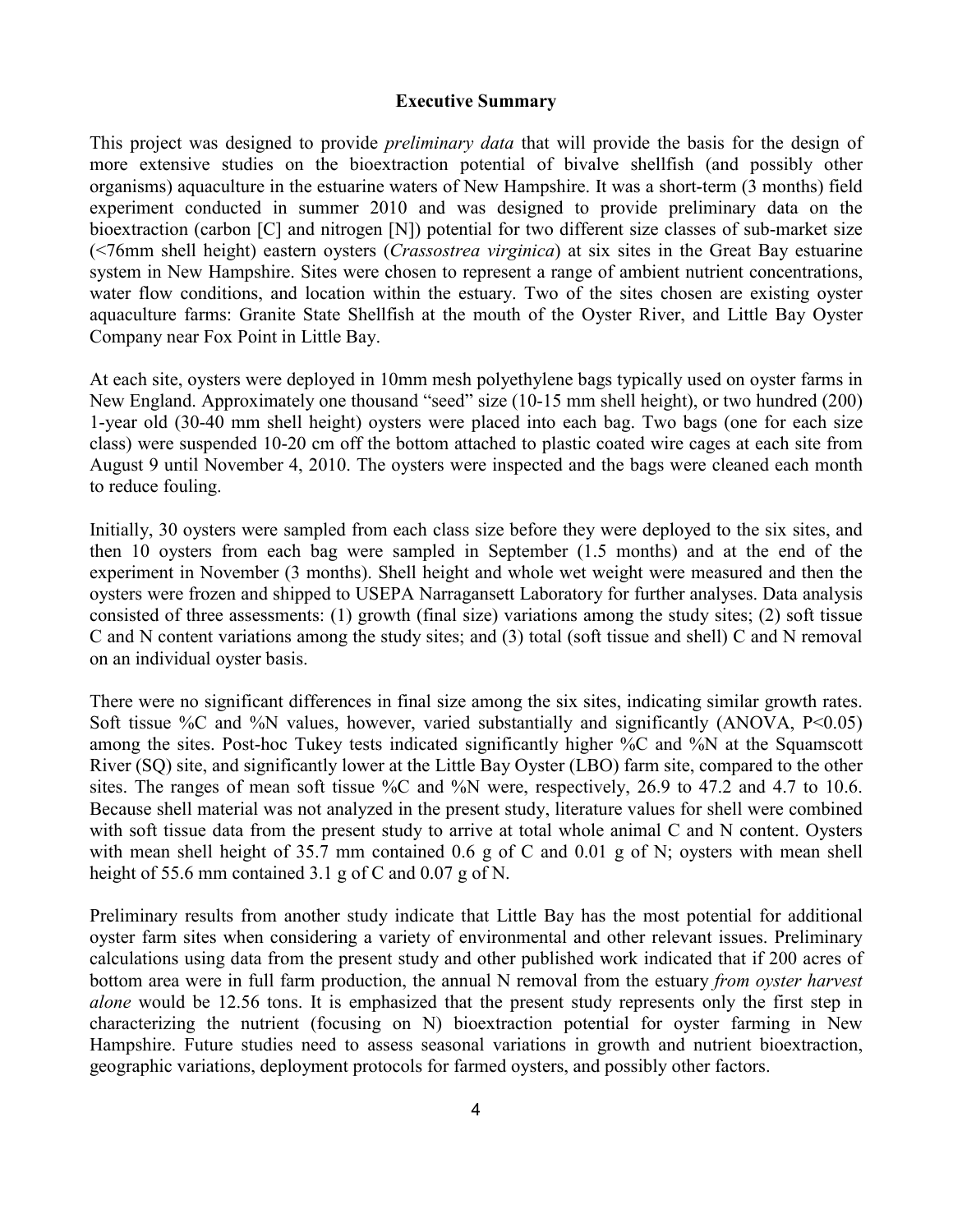#### **List of Tables**

| Table 1. Summary of data from present study and published literature on     | p. 11 |
|-----------------------------------------------------------------------------|-------|
| Table 2. Costs for N removal from point and nonpoint treatments compared to | p.12  |

# List of Figures

|                                                                                   | p.7   |
|-----------------------------------------------------------------------------------|-------|
| Figure 2. Final shell height and soft tissue dry weights from all six study sites | p. 9  |
|                                                                                   | p. 10 |
| Figure 4. Preliminary map of maximum potential oyster aquaculture areas in the    | p. 14 |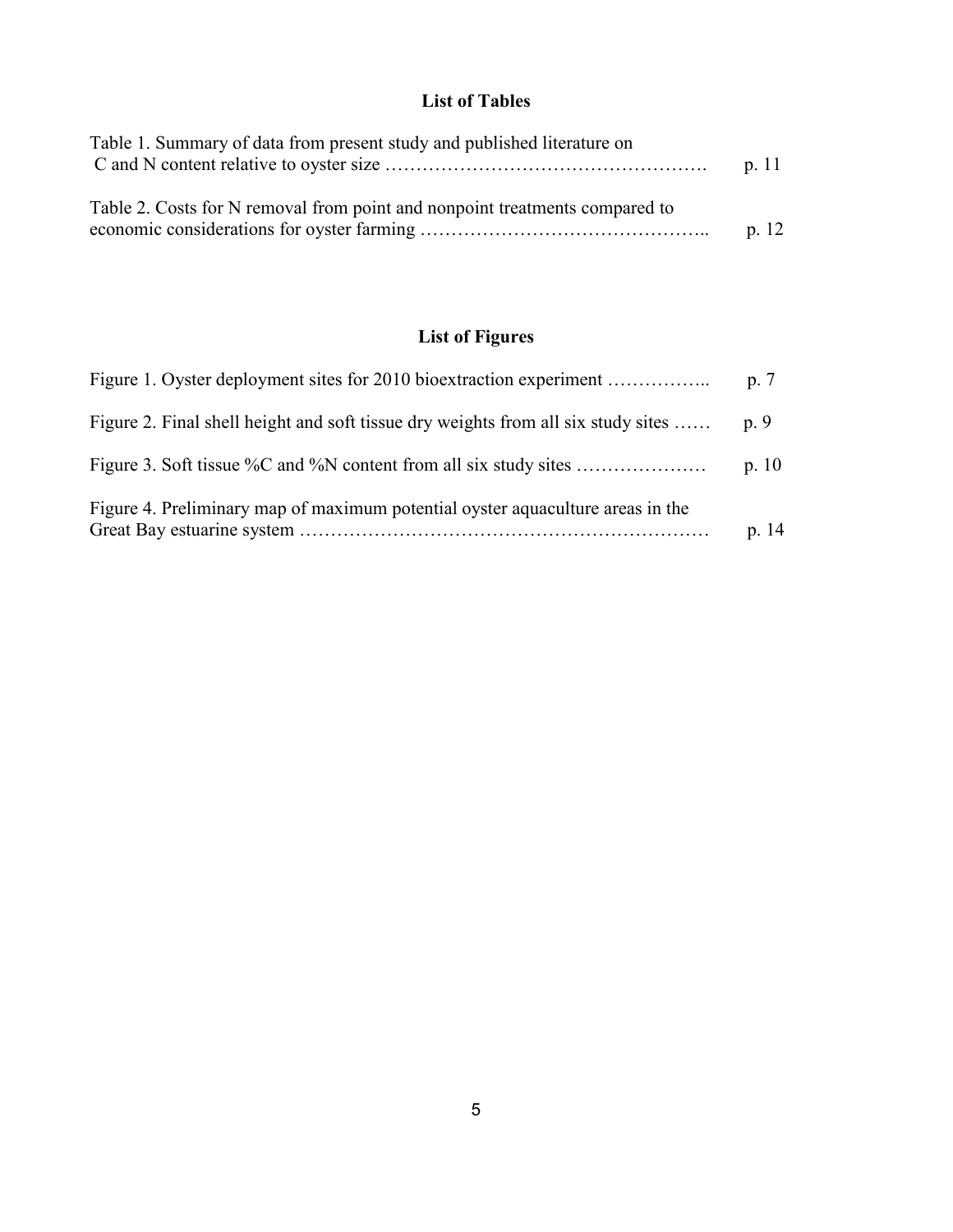#### **Introduction**

Suspension?feeing bivalve shellfish such as oysters remove suspended particulates and associated plant nutrients from the overlying water column as they feed (Newell and Langdon 1996). When shellfish occur at high densities as in aquaculture facilities or as living reefs, their effects on ambient particulate and associated nutrient concentrations can be substantial (Dame et al. 1989; Grizzle et al. 2008; Newell 2004). As a result, scientists and environmental managers recently have begun to assess the potential for using shellfish as a water quality management tool (Brumbaugh and Toropova 2008; Compton et al. 2009; Langan 2009). In the Great Bay estuarine system, nitrogen (N) has become the major focus (Trowbridge 2010).

The present project was designed to provide *preliminary data* for the design of more extensive studies on the nutrient bioextraction potential of bivalve shellfish aquaculture in the estuarine waters of New Hampshire. Because of limited available funds and the short-term nature of the study, relevant issues such as additional species (including macroalgae which are being assessed in another project), shellfish density effects, and seasonal variations in growth were not addressed.

#### **Goals and Objectives**

The overall goal of the project was to begin to quantify variations in growth, production, and nutrient (nitrogen and carbon) extraction for two different size classes of the eastern oyster (*Crassostrea virginica*) in different areas of the Great Bay estuarine system. If bioextraction technologies are developed to a meaningful level for water quality management for the region, it seems likely that a variety of nursery and grow-out methods would be developed for different areas. The present study was intended as the starting point for future studies, and had the following two objectives.

#### *Objective (1): determine the nutrient bioextraction potential for two size classes of oysters*

### Objective (2): preliminarily assess the potential of oyster aquaculture for contributing to mutrient (particularly nitrogen) management goals for the state's estuarine waters

The present Final Report contains three deliverables specified in the scope of work: (1) quantitative characterization of short-term and annual nutrient  $(C$  and  $N)$  uptake and removal (bioextraction) capabilities of oysters grown in different areas of the Great Bay/Piscataqua River system; (2) comparison of the economics of shellfish bioextraction rates to literature values for removal by conventional methods such as wastewater treatment and best management practices for stormwater; and (3) preliminary estimates of the potential for expansion of shellfish aquaculture in New Hampshire in the context of bioextraction potential.

#### **Methods**

Field Methods. Six sites were chosen to represent a range of ambient nutrient concentrations, water flow conditions, and location within the estuary: both existing oyster aquaculture sites (Granite State Shellfish at the mouth of the Oyster River and Little Bay Oyster Company near Fox Point in Little Bay), the mouths of the Bellamy and Squamscott Rivers, Great Bay at Nannie Island, and Adams Point in Little Bay (Fig. 1).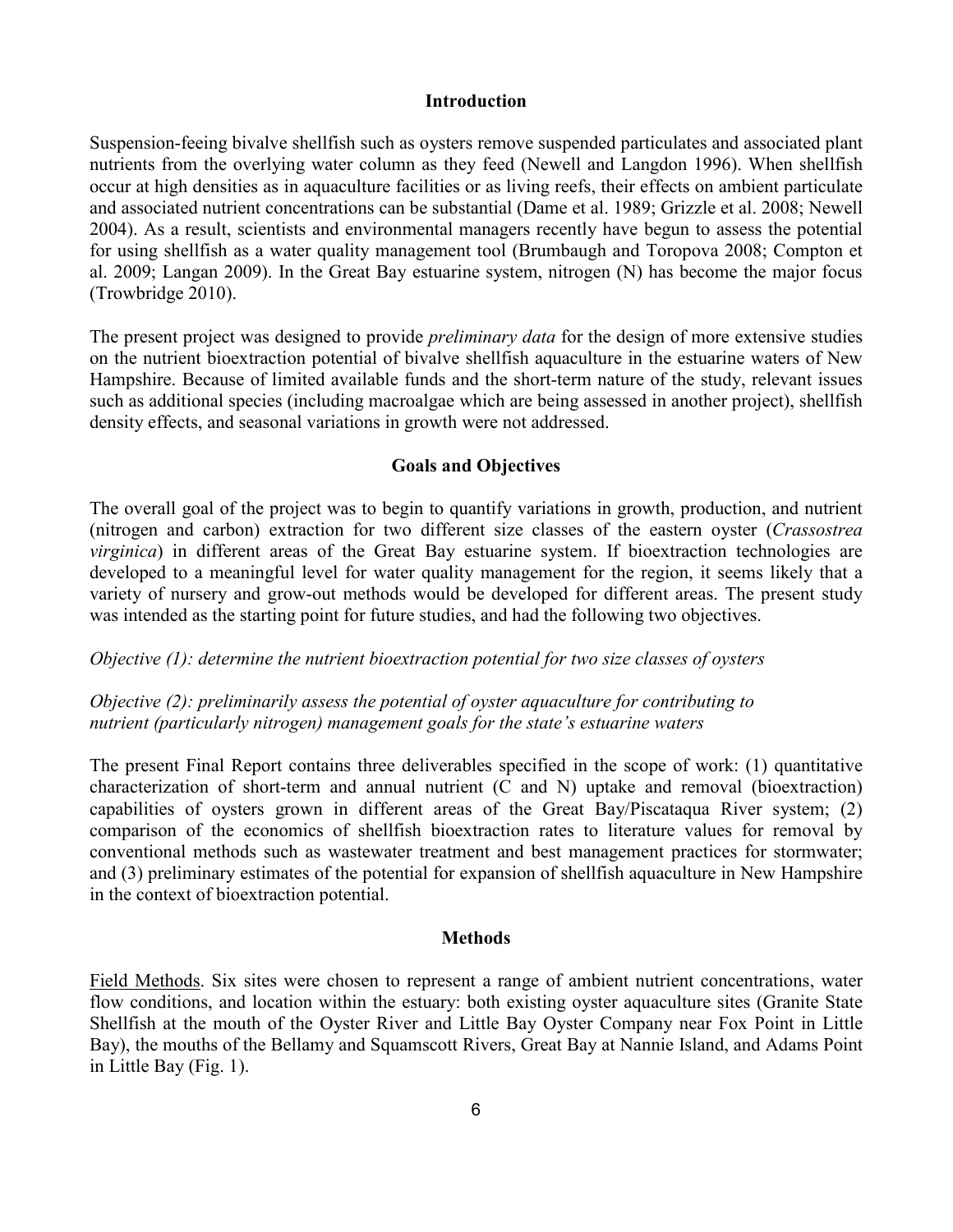

Fig. 1. Oyster deployment sites for 2010 bioextraction experiment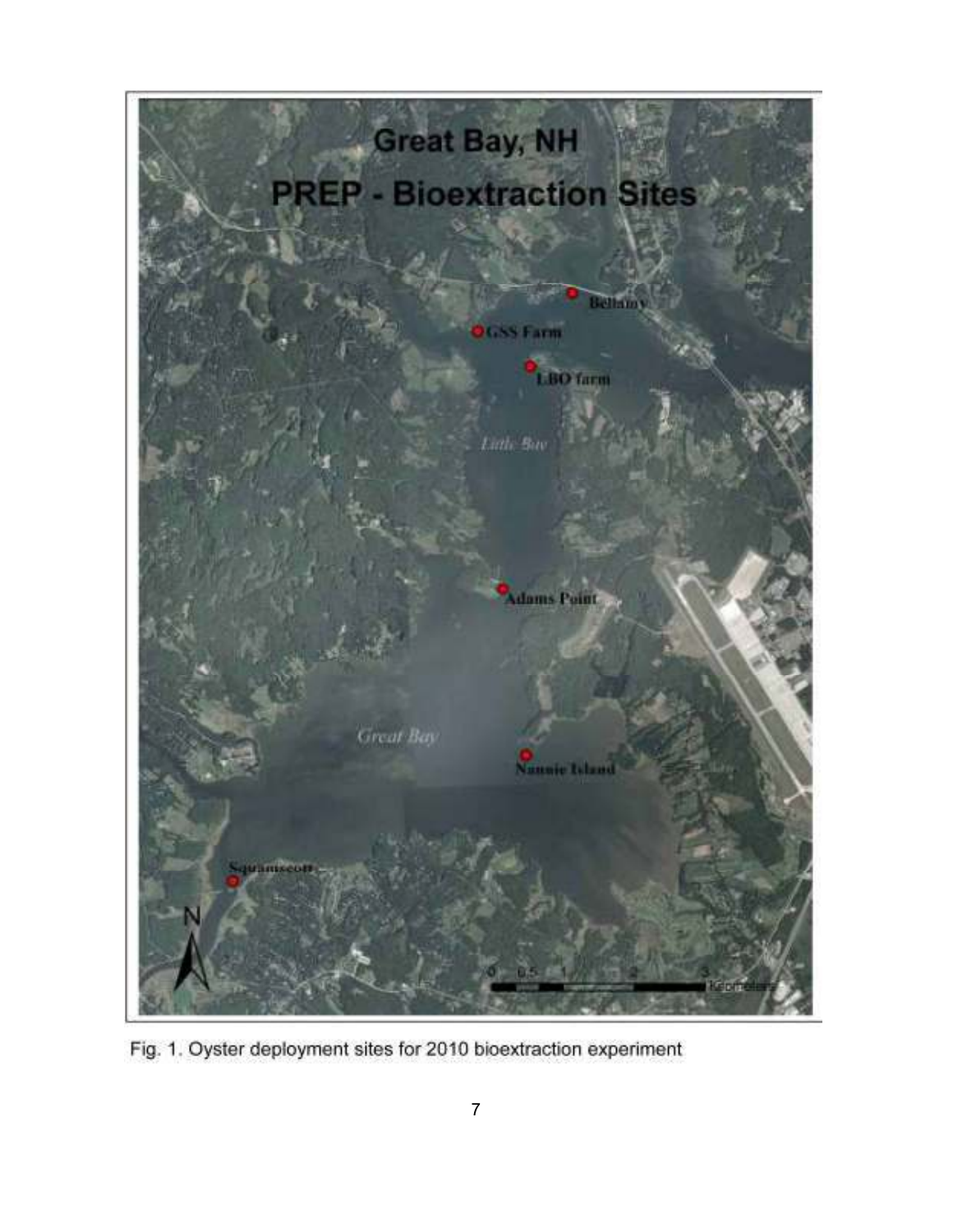At each of the six study sites, oysters were deployed in 10mm mesh polyethylene bags typically used on oyster farms in New England. Approximately one thousand  $(1,000)$  "seed" size [10-15 mm shell height], or two hundred (200) 1-year old [30-40 mm shell height] oysters were placed into each bag. Two bags (one for each size class) were suspended 10-20 cm off the bottom attached to plastic coated wire cages at each site from August 9 until November 4, 2010 ( $\sim$ 3 months duration).

Before deployment at the study sites, thirty (30) oysters were haphazardly selected from each of the two size classes, shell height and whole wet weight measured, then frozen and shipped to USEPA Narragansett Laboratories for further analyses (see Laboratory Methods section below).

The oysters were inspected and the bags cleaned by scrubbing with brushes on August 18, September 7–9, 29, and October 27-28.

Ten (10) oysters were haphazardly selected from each of the deployment bags on September 29  $(-1.5)$ months after deployment) and November 4–6, 2010 (~3 months), shell height and whole wet weight measured, then frozen and shipped to USEPA Narragansett Laboratory for further analyses (see below).

Laboratory Methods. In the laboratory (at USEPA Narragansett, RI), the frozen oysters were remeasured (shell height), shucked (soft tissue) into aluminum pans, oven-dried at  $60^{\circ}$ C and weighed (soft tissue dry weight), homogenized in a blender, and analyzed following laboratory operating procedure (LOP)  $AED/IDB/SR/2001-01-000$  for carbon (C) and nitrogen (N) using a Thermo-Finnigan Flash EA112 CHN/O elemental analyzer which was calibrated prior to analysis with certified standards. Each tissue sample was analyzed in duplicate and the results reported as %C and %N.

Data Analysis. Data analysis consisted of three assessments: (1) growth (final size) variations among the study sites; (2) C and N removal variations among the study sites; and (3) C and N removal on an individual oyster basis.

For the present analysis, final size (shell height and soft tissue dry weight) data were used as a proxy for growth. This was done because all oysters used in the experiment came from the same population (i.e., initial size was the same for all six study sites), and the experiment was run for the same time period (3 months) for all six study sites. Thus, final size reflected growth variations. In similar fashion to the growth/final size analysis, among-site C and N removal variations were assessed by simply comparing final %C and %N content. ANOVA was used to test for among-site differences in both size and nutrient content. Differences in  $\%C$  and  $\%N$  between the two size classes was analyzed by t-test.

Total C and N content was also assessed relative to oyster size (shell height and soft tissue dry weight). Because both size classes were below typical market size, data from the present experiment were combined with published growth curves for the eastern oyster to allow estimation of bioextraction potential for a wider range of oyster sizes.

#### **Results and Discussion**

Shell and soft tissue growth/size were assessed mainly to provide the basis for developing an overall relationship between C and N content and morphometric variables (e.g. shell height) typically measured by aquaculturists, or otherwise available from the literature. As discussed in Methods,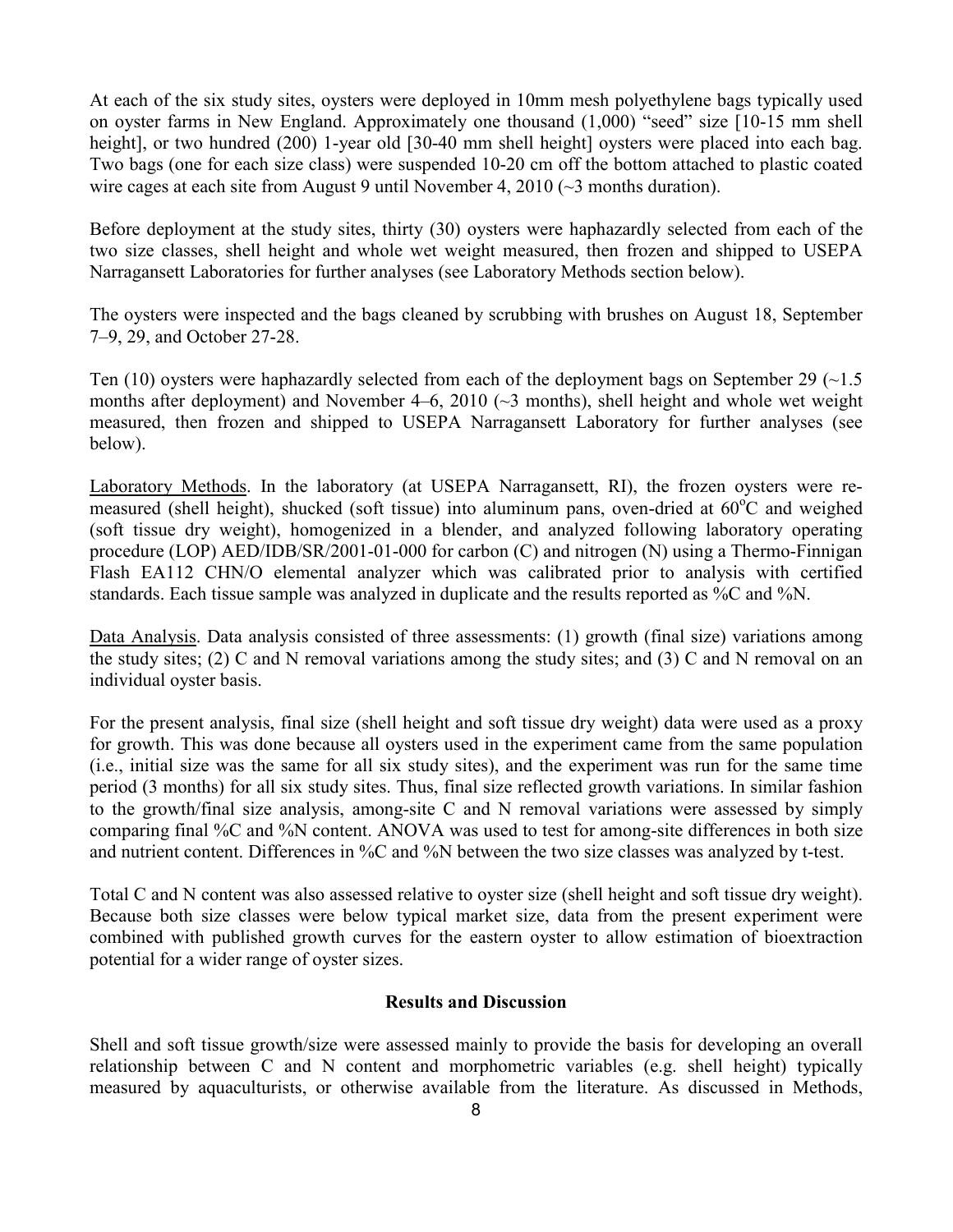growth was not expressed as a rate because the experiment only involved a 3-month deployment period. Moreover, growth rates in New Hampshire vary widely from season to season, including nogrowth for several months during the winter. Additional studies will be needed to develop growth (and bioextraction) rates on a useful level.

#### Deliverable (1): quantitative characterization of nutrient (C and N) bioextraction

This deliverable consisted of three major steps: analysis of among-site growth variations; laboratory analysis of %C and %N content in the oysters; and calculation of C and N on a per oyster basis.

*Among-site growth variations.* Because oyster growth can vary widely among sites within an estuary, probably in most cases largely due to environmental variations (Shumway 1996), bioextraction rates might also vary widely. Thus, the initial assessment was to test for among-site differences in shell and soft tissue final size. ANOVAs with site as the treatment variable on mean final shell height and soft tissue dry weight indicated no significant differences among the six sites (Fig. 2; Appendix B).



Fig. 2. Final mean (±1 SE) shell height (mm) and soft tissue dry weight (g) comparing all six study sites (Fig. 1). ANOVA showed no significant differences among the sites for either variable.

This finding was somewhat surprising because environmental variables affecting oyster growth vary widely among the sites, though no formal analysis of available data has been conducted.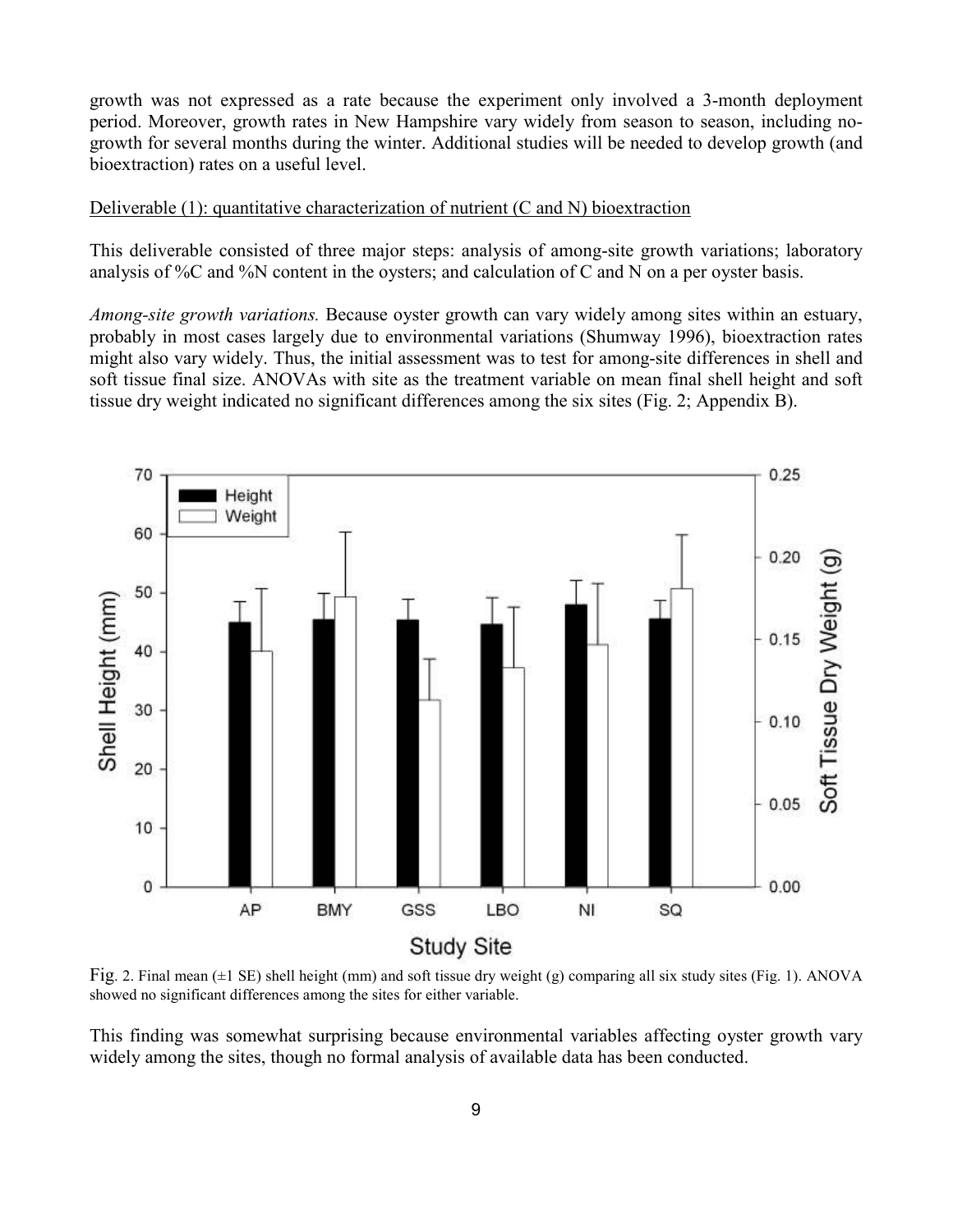Analysis of C and N content data. The analytical methods used in the present study yielded data on %C and %N for soft tissue only (Appendices A and B). ANOVAs with site as the treatment variable were run on mean final soft tissue %C and %N content. In contrast to the among-site growth comparisons, there were significant among-site differences ( $P<0.05$ ) for both %C and %N. Post-hoc Tukey tests indicated significantly higher C and N composition at the Squamscott River (SQ) site, and significantly lower at the Little Bay Oyster (LBO) farm site, compared to the other sites (Fig. 3).



Fig. 3. Mean  $(\pm 1 \text{ SE})$  soft tissue %C and %N for the six study sites. Tukey test groupings shown by letters (a, b and c for %C;  $\alpha$ , β and λ for %N) above each bar; same letters indicate no significant differences (P>0.05), different letters indicate significant differences ( $\leq 0.05$ ).

The ranges of mean %C (26.9 – 47.2) and %N (4.7 – 10.6) content among the six sites, however, were similar to the findings of Higgins et al. (2011). They also found significant differences among three study sites, with ranges of 43.3% to 46.2% for C, and 7.3% to 8.2% for N in soft tissue for a range of size classes and different sites. Newell et al. (2005, p. 21) reported a mean of  $\sim$ 7% N for soft tissue by dry weight (they did not report C data).

Calculation of C and N content on a per oyster basis. The mean %C and %N values for soft tissue from the present study compare reasonably well with previous research, as discussed above. The present study, however, involved mainly sub-market size oysters, and did not include measurement of nutrients in the shell material. Moreover, the present study did not involve dry weight measurements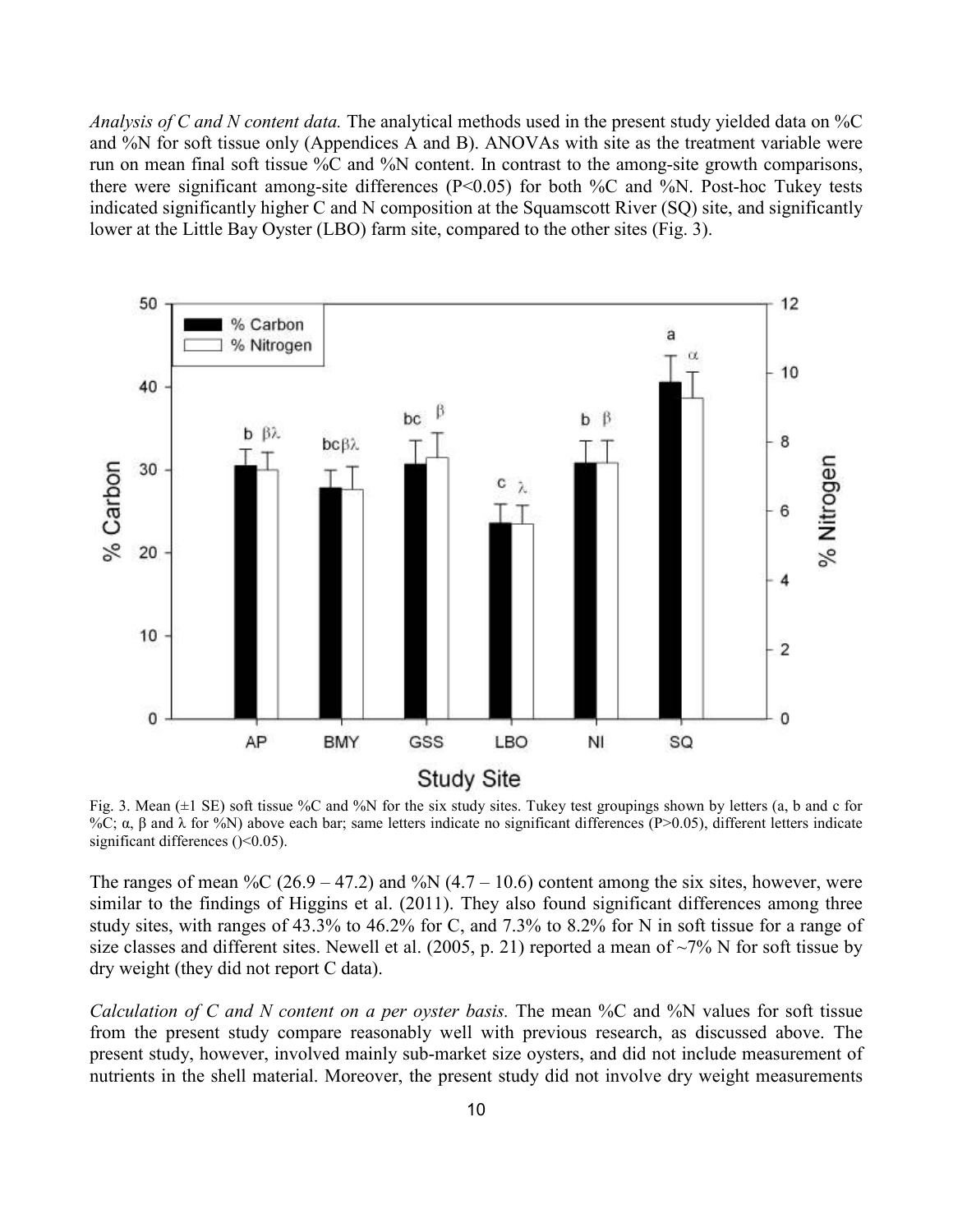for the shell. In order to arrive at whole oyster estimates of C and N content, literature values were used for shell.

Higgins et al. (2011) is the only published study we are aware of for farmed oysters that involved sizes similar to the present study. Their "sub-market" (mean shell size: 43.6mm) and "cocktail" (mean: 64.8mm) oysters are similar in shell size to our two larger size classes (Table 1). Therefore, their shell data were combined with our soft tissue data to calculate whole oyster C and N content for the two larger size classes in the present study and shown in Table 1. These values—highlighted in yellow in Table 1—are the *preliminary estimates* for whole oyster total C and N from the present study.

|                     |                 |                |       | <b>Soft Tissue</b><br><b>Shell</b><br><b>Whole Oyster</b> |       |      |                |                |                     |
|---------------------|-----------------|----------------|-------|-----------------------------------------------------------|-------|------|----------------|----------------|---------------------|
| <b>Shell Height</b> | <b>Shell DW</b> | Soft Tissue DW |       |                                                           |       |      | <b>Total C</b> | <b>Total N</b> |                     |
| (mm)                | (g)             | (g)            | %C    | %Ν                                                        | %C    | %N   | (g)            | (g)            | Source              |
| 7.8                 | n/d             | 0.03           | 32.12 | 7.71                                                      | n/d   | n/d  | n/d            | n/d            | Present study       |
| 12.7                | n/d             | 0.20           | 37.62 | 9.10                                                      | n/d   | n/d  | n/d            | n/d            | Present study       |
| 35.7                | n/d             | 0.06           | 27.58 | 6.52                                                      | n/d   | n/d  | $0.585*$       | $0.013*$       | Present study       |
| 55.6                | n/d             | 0.24           | 32.85 | 7.86                                                      | n/d   | n/d  | $3.082*$       | $0.065*$       | Present study       |
| 76                  | 150             | 1              | n/d   | 7                                                         | n/d   | 0.3  | n/d            | 0.52           | Newell et al. 2005  |
| 43.6                | 4.8             | 0.20           | 43.30 | 8.15                                                      | 11.84 | 0.18 | 0.647          | 0.025          | Higgins et al. 2011 |
| 64.8                | 24.3            | 0.80           | 44.30 | 8.06                                                      | 12.36 | 0.19 | 3.391          | 0.112          | Higgins et al. 2011 |
| 85.5                | 37.6            | 1.58           | 45.10 | 7.28                                                      | 12.43 | 0.17 | 5.375          | 0.176          | Higgins et al. 2011 |
| 117.8               | 71.9            | 3.00           | 46.20 | 7.37                                                      | 12.04 | 0.26 | 10.011         | 0.394          | Higgins et al. 2011 |

Table 1. Summary of data from present study and published literature on C and N content relative to oyster size.

\*NOTE: These values were calculated using data from the present study for soft tissue and shell data from Higgins et al. 2011 shown in bold (see text for details).

In conclusion, three major points need to be made relative to satisfying the present deliverable. First, because farmed oysters typically have thinner shells than wild oysters (Paynter and Dimichele 1990; Higgins et al. 2011), the relative contribution of the shell to whole oyster C and N content typically will be less in farmed oysters. This explains the higher whole oyster data for N content reported by Newell et al. (2005) compared to data for oysters of similar size reported by Higgins et al. (2011). Thus, the approximate value of 0.5g N per adult oyster (~76mm shell height) given in Newell et al. (2005) is likely too high for farmed oysters.

Second, in order to arrive at useful values from a farming perspective, data from larger size classes than were used in the present study are needed. Therefore, the values from Higgins et al. (2011) highlighted in blue in Table 1 were used for the calculations in Deliverable 3 below.

Finally, we emphasize that the present project was a preliminary study. The "next steps" needed to arrive at better estimates are discussed in the Recommendations section below.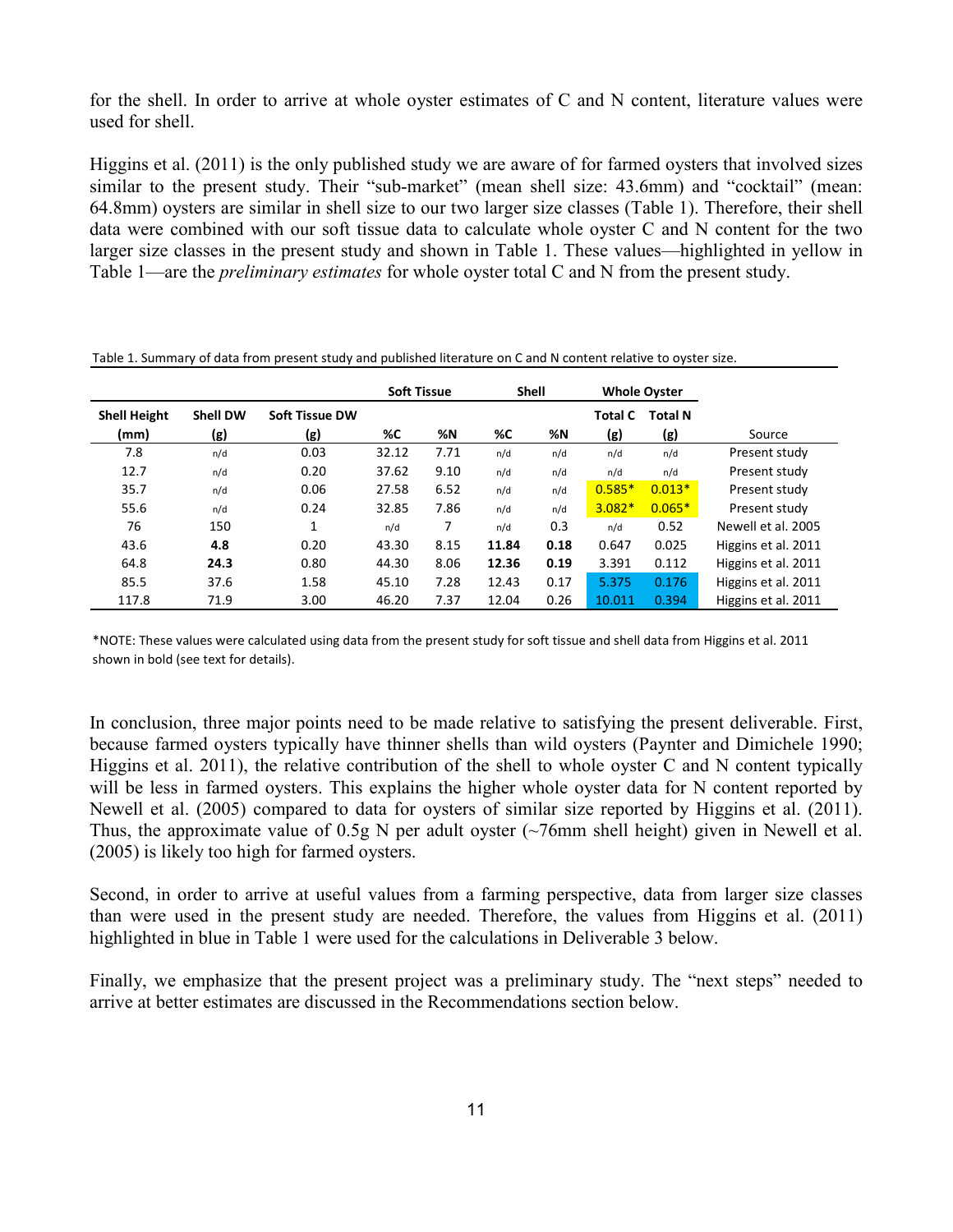### Deliverable (2): comparison of the economics of shellfish bioextraction to conventional nitrogen removal methods

There are four major sources of N inputs to the Great Bay estuarine system (Trowbridge 2010): wastewater treatment plant effluents, non-point runoff from watersheds, groundwater discharges, and atmospheric deposition. For the present analysis, only N removal from wastewater treatment plants and non-point runoff will be considered. In contrast to N removal by traditional land-based methods, oyster farming includes monetary income as well as production costs. Moreover, oyster farming also provides ecosystem services that scientists are only just beginning to understand and quantify (Pietros and Rice 2009; Brumbaugh and Toropova 2008). Thus, a comprehensive economic comparison of conventional N removal (for point and non-point sources) and bioextraction by oyster aquaculture is not possible given our current understanding. Nonetheless, some "best guess" comparisons from current literature can be made.

Table 2 summarizes the range of costs for N removal from point and nonpoint treatments and some economic considerations for oyster farming. There are many different conventional nutrient removal technologies and the present analysis is intended as a simplistic overview. No attempt has been made to consider the variety of wastewater treatment facilities or non-point runoff treatment methods in the Great Bay watershed. Nonetheless, cost estimates are available to provide at least a range of costs for N removal from wastewater and non-point sources (Kang et al. 2008). It should be noted that N extraction numbers for oyster farming only consider harvest of the oysters, and not denitrification or other processes associated with deposition of oyster feces and pseudofeces to bottom sediments (Newell et al. 2005). Thus, the data in Table 2 represent simplistic estimates at best.

| Table 2. Bullinial y 01 Conventional IV extraction (Temoval) includes and costs compared to ovsici aquaculture in IVEW England. |                           |                     |                          |                           |                                   |  |  |  |  |
|---------------------------------------------------------------------------------------------------------------------------------|---------------------------|---------------------|--------------------------|---------------------------|-----------------------------------|--|--|--|--|
|                                                                                                                                 |                           | <b>Removal Cost</b> | <b>Revenue Generated</b> | <b>Ecosystem Services</b> | Tax Revenue                       |  |  |  |  |
| Method                                                                                                                          | <b>Removal Cost Range</b> | (average \$/ton N)  | $($ \$/ac/yr $)^1$       | $(5/ac/yr)^2$             | Generated (\$/ac/yr) <sup>3</sup> |  |  |  |  |
| <b>Wastewater Treatment</b>                                                                                                     |                           |                     |                          |                           |                                   |  |  |  |  |
| (various technologies) <sup>4</sup>                                                                                             | $<$ \$1 - ~\$5/lb         | \$5.000             | 0                        |                           | $\Omega$                          |  |  |  |  |
| Agriculture Non-point Treatment <sup>5</sup>                                                                                    |                           |                     |                          |                           |                                   |  |  |  |  |
| (various technologies)                                                                                                          | \$4 - 200/lb              | \$200,000           | 0                        |                           | $\Omega$                          |  |  |  |  |
| Urban Non-point Treatment <sup>5</sup>                                                                                          |                           |                     |                          |                           |                                   |  |  |  |  |
| (various technologies)                                                                                                          | $$25 - $1,000/lb$         | \$500,000           | 0                        |                           | $\Omega$                          |  |  |  |  |
| <b>Oyster Aquaculture</b>                                                                                                       |                           |                     |                          |                           |                                   |  |  |  |  |
| <b>Bottom Culture</b>                                                                                                           |                           |                     | \$120,000                | $>>$ \$6.700              | \$3,000                           |  |  |  |  |

Table 2. Summary of conventional N extraction (removal) methods and costs compared to oyster aquaculture in New England.

 $^{1}$ Based on average annual production of 200,000 oysters/ac/yr and \$0.60/oyster

<sup>2</sup> This estimate only represents secondary fish production; from Grabowski and Peterson (2007)

<sup>3</sup> Based on charge of \$0.015/oyster sold (NH Adm. Rule Fis 807.11) and average annual production of 200,000 oysters/ac

 $5$  Stephensen (2009)

In addition to the actual data in Table 2, it should be noted that oyster aquaculture—in contrast to traditional N removal methods—results in substantial generated revenues from oyster sales as well as taxes. Moreover, the recent focus on ecosystem services provided by natural oyster reefs and oyster aquaculture adds another dimension to economic assessments (Brumbaugh and Toropova 2008; Northern Economics 2009). All this points to the complexities involved in trying to arrive at common economic parameters for comparing oyster aquaculture to other methods for N removal.

 $<sup>4</sup>$  Kang et al. (2008)</sup>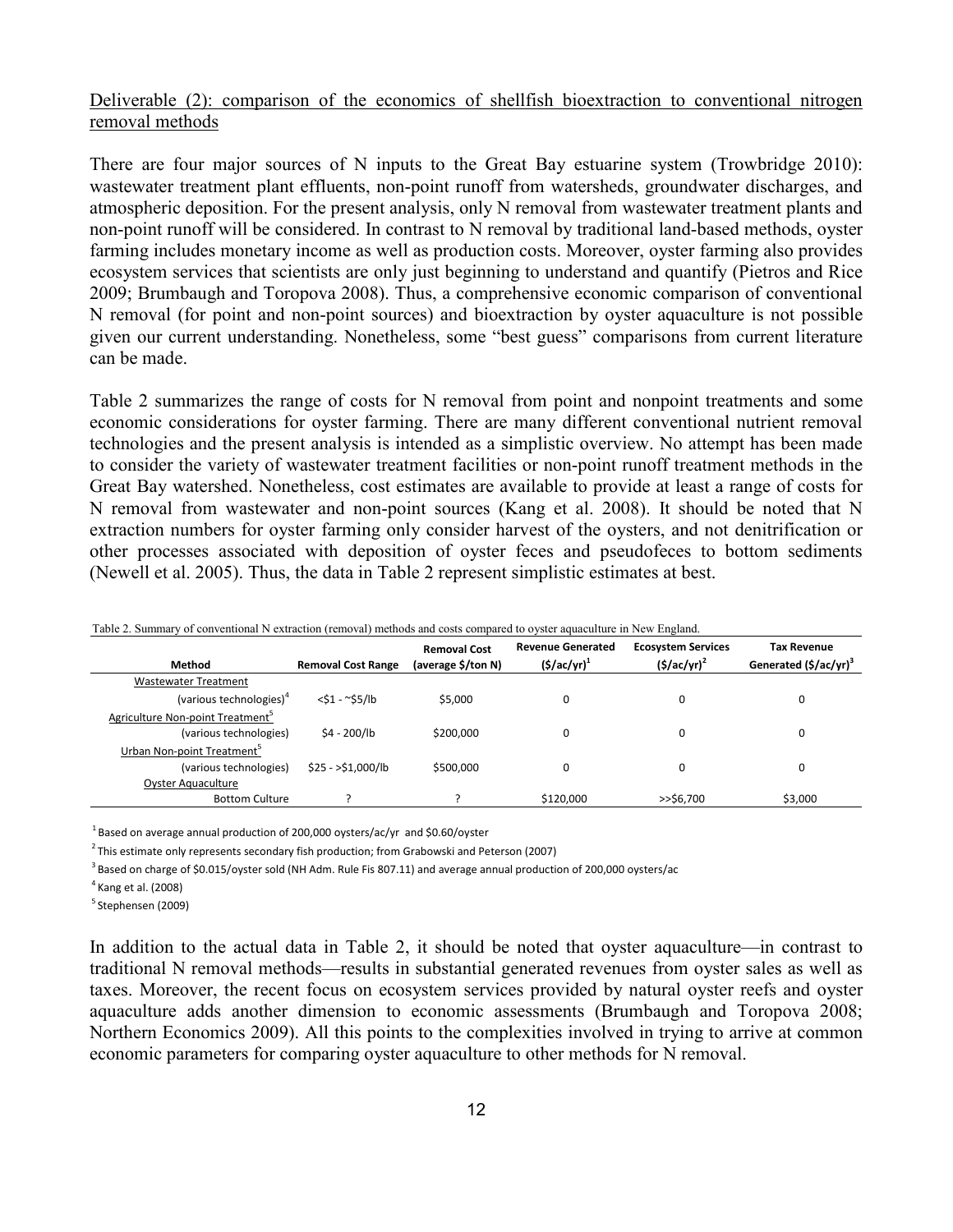Deliverable (3): preliminary estimates of the potential for expansion of shellfish aquaculture in New Hampshire in the context of bioextraction potential

The potential for expansion of shellfish aquaculture in New Hampshire's estuarine waters has not been comprehensively assessed. An ongoing project focusing on up-estuary areas minimally affected by red tide closures in recent years is scheduled for completion in 2012, and will provide such an assessment for those waters above Dover Point in Little Bay and Great Bay. These areas are also the most suitable for oyster farming, which is the focus of the present project. Therefore, results available to date from this project have been used to meet Deliverable 3.

Factors that potentially affect siting of oyster farms include: a variety of environmental factors (e.g., water currents, bottom type, water depth) that affect oyster growth, water quality (particularly as it affects classification with respect to shellfish harvesting), other potential uses (e.g., recreational and commercial fishing, boating), potential damage to protected natural habitats (e.g., eelgrass), navigation, concerns of adjacent landowners, and local management or zoning issues. The ongoing project is essentially a marine spatial planning effort that focuses on identifying the most appropriate geographic areas for oyster farming.

The general process that has been followed to date is essentially a 'map overlay' process where each factor is mapped individually, then the individual maps are viewed collectively to identify areas of overlap, exclusion, etc. At the time of this report, the areas shaded in yellow—but not including the cross?hatched portions that denote waters closed to harvest—in Figure 4 below have been identified as representing the *preliminary maximum extent* of areas suitable for oyster aquaculture in the Great Bay estuarine system. These areas, which total  $\sim$ 577 acres, share the following features: classified as "open" for shellfish harvesting most of the time; minimally impacted by historical red tide events; water depth between mean low water and -5 m; moderate to strong tidal flows; and no or only small amounts of eelgrass cover mapped in recent years. These are the major environmental factors relevant to determining where oyster aquaculture would most likely be successful.

It should be noted, however, that all factors relevant to oyster aquaculture have not been fully assessed, nor have there been extensive conversations with all stakeholders. In particular, there has been no assessment of ecological or environmental carrying capacity for the oysters themselves. In other words, there has been no assessment of how many oysters could be grown given current water flows, seston concentrations, etc. Certainly, the entire 577 acres could not be filled with oyster farms, but how much less than that would be feasible remains unknown. Nor has there been a complete assessment of social factors such as potential conflicting uses (e.g., recreational and commercial fisheries), or local regulatory policies. Nonetheless, some reasonable assumptions can be made to allow a preliminary assessment of the N bioextraction potential for oyster aquaculture in the state.

If each oyster harvested represented a removal of  $0.285$  g N (=mean for two largest size classes of oysters in Table 1), and 200,000 oysters/yr were harvested from each acre (Table 2), then annual N bioextraction per acre would be  $28,500 \text{ g}$  (=62.8 lb; =0.0314 ton). If 200 acres were in production, the <u>annual N removal from the estuary *from oyster harvest alone* would be 12.5 tons</u>.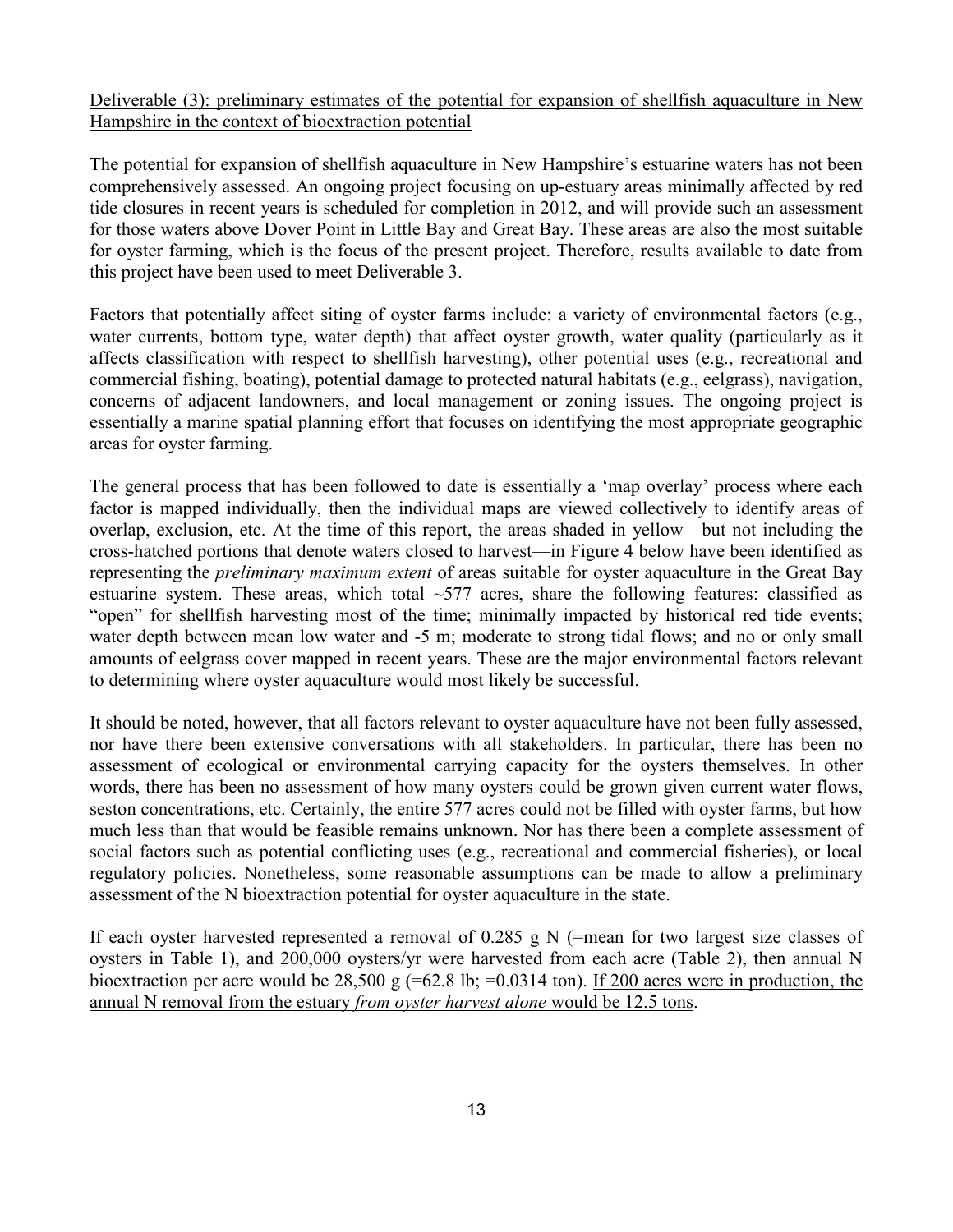

Fig. 4. *Preliminary maximum extent* for potential oyster aquaculture (yellow polygon) in the Great Bay Estuary (see text for details).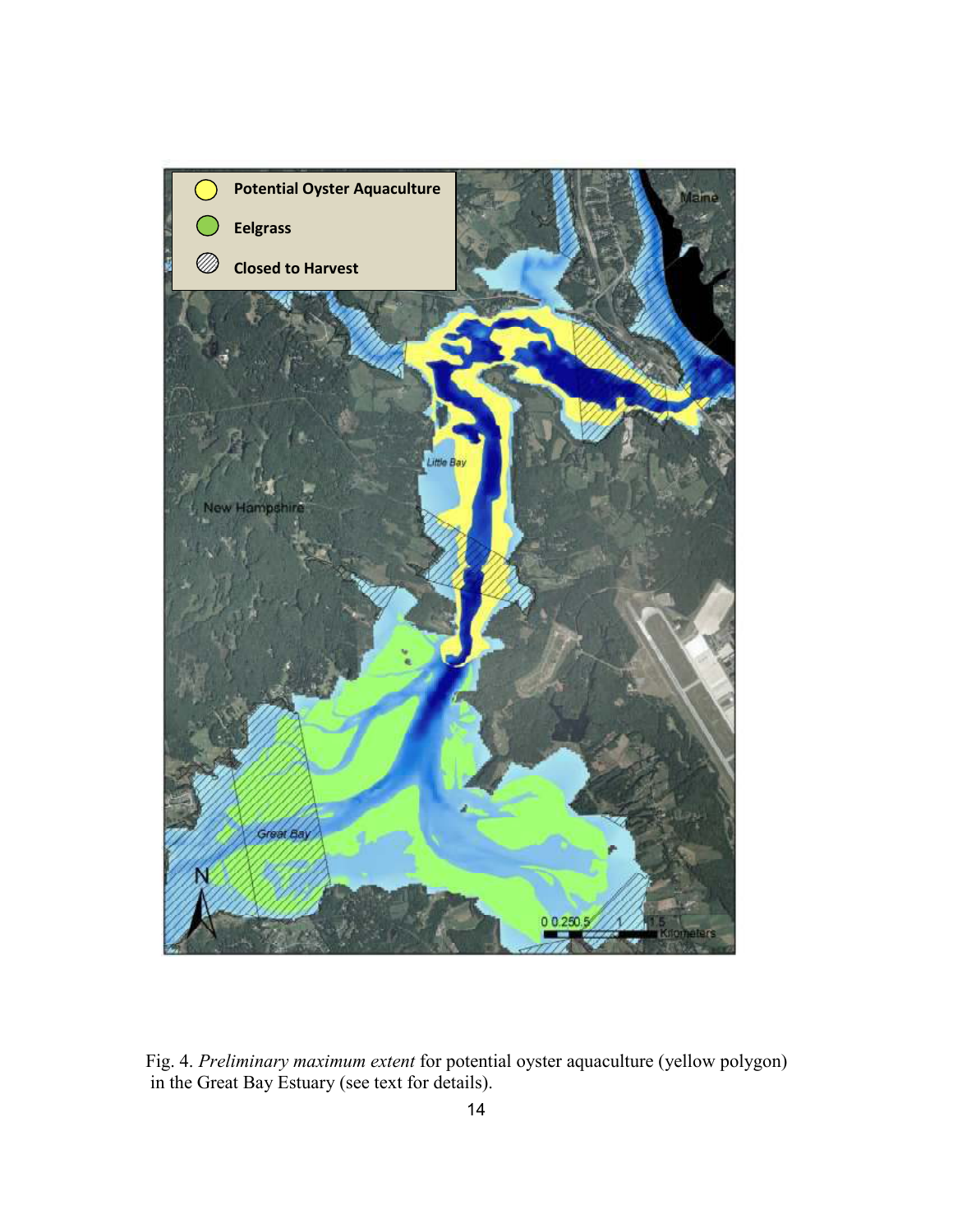#### **Conclusions**

The present study represents only the first step in characterizing the nutrient (C and N) bioextraction potential for oyster farming in New Hampshire. Nonetheless, several conclusions can be drawn based on the present study:

(1) Oyster aquaculture has the potential to remove substantial amounts of C and N from the estuary but additional work is needed, including a comprehensive assessment of the extent of areas available for oyster farming. The role of oyster farming in nutrient management will largely depend on how much of the estuary is deemed suitable for oyster farming. Assessment of this issue is an ongoing process that involves many stakeholders. As of 2010, there were only two active oyster farms (with a permitted area of only 6 acres) in New Hampshire. Substantial expansion of the industry will be required if oyster farming is to make a meaningful contribution to nutrient management.

(2) The present study indicated that there can be substantial differences in N and C soft tissue content, and thus likely overall bioextraction rates, in different areas of the estuary. This finding could have important implications for oyster farming as well as nutrient management, and needs further testing.

(3) At the present time, there is only a meager literature on nutrient bioextraction by farmed oysters. Thus, there is much yet to learn about not only the factors that cause variations in bioextraction rates but also the role that oyster farming might play in the overall management process.

#### **Recommendations**

Soft tissue %N values from the present study were similar to those reported by Higgins et al. (2011), but N content in the shell material was not measured in the present study. Future studies should include shell measurements of N content. Future studies should also include larger oysters, and involve all size classes typically marketed. The finding of substantial and significant differences in C and N content among the study sites indicates that farming in different areas within an estuary may result in different bioextraction rates. Thus future research should also include multiple sites and involve environmental measurements at the study sites in order to try to determine the cause(s) of the variations in bioextraction. Future studies might also assess seasonal variations in growth and nutrient bioextraction, as well as how the effects of different deployment protocols (e.g., oysters in bags compared to direct grow-out on the bottom), and possibly other factors.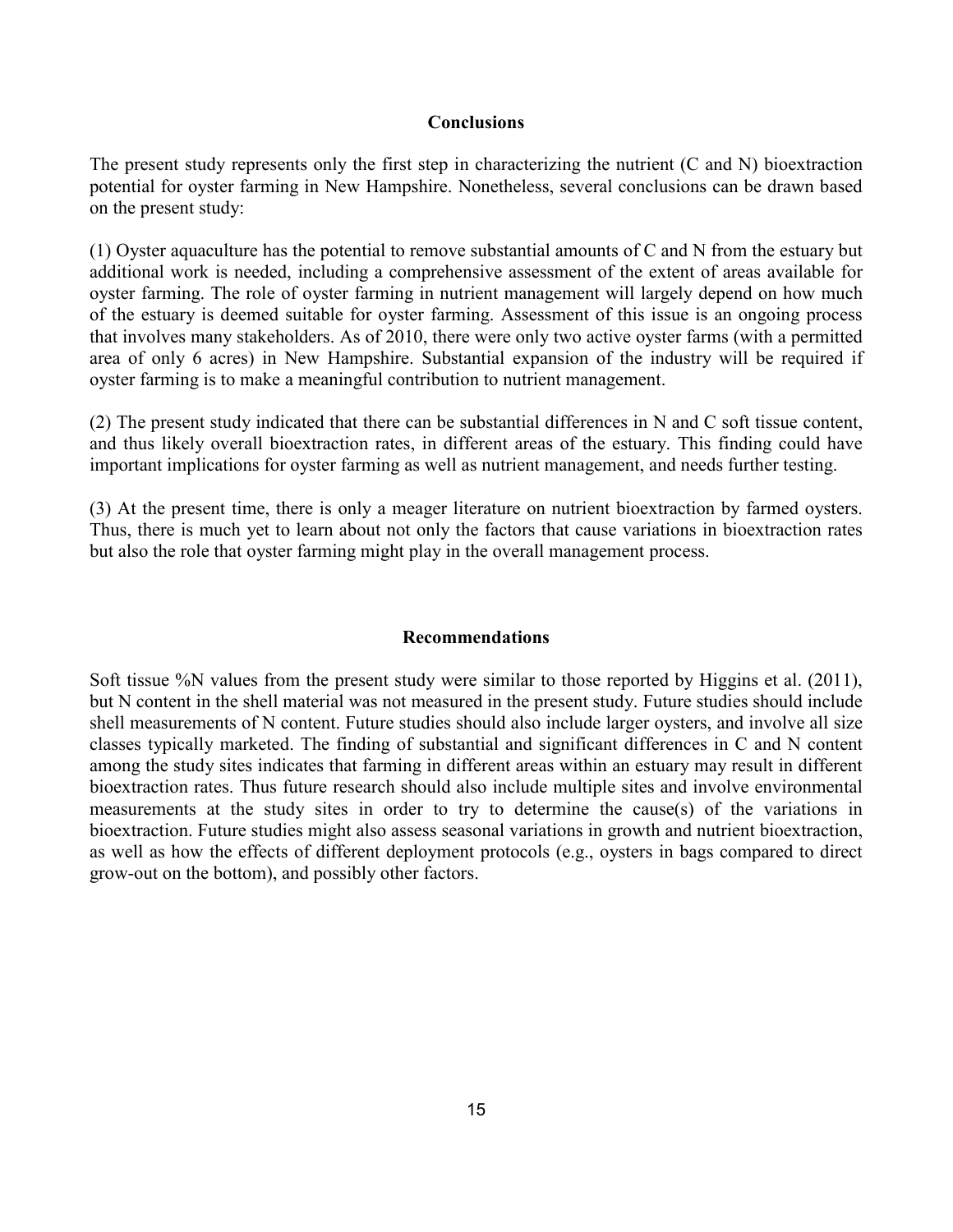#### **Literature Cited**

- Brumbaugh, R.D. and C. Toropova, 2008. Economic valuation of ecosystem services: a new impetus for shell fish restoration. Basins and Coasts  $2:8-15$ .
- Compton, J.E. , R.L Dennis, H.A. Walker, W.B. Milstead, S.J. Jordan, B.H. Hill, K.M. Fritz, R. Devereux, B.R. Johnson, J.J. Beaulieu, J.S. Latimer, J.A. Lynch, R.G. Waite, and C.C. Davis. 2009. Ecosystem Services Research Program Pollutant Specific Studies: Nitrogen Regulation Services Implementation Plan. Linking ecosystem services and nitrogen: Science to improve management of nitrogen in air, land and water. USEPA. EPA/600/R-09/091.
- Dame, R.F., J.D. Spurrier and T.G. Wolaver. 1989. Carbon, nitrogen and phosphorus processing by an oyster reef. Mar. Eco. Prog. Ser. 54:249-256.
- Grizzle, R.E., J.K. Greene, and L.D. Coen, 2008. Seston removal by natural and constructed intertidal eastern oyster (*Crassostrea virginica*) reefs: a comparison with previous laboratory studies, and the value of *in situ* methods. Estuaries and Coasts 31:1208-1220.
- Higgins, C.B., K. Stephenson and B.L. Brown. 2011. Nutrient bioassimilation capacityof aquacultured oysters: quantification of an ecosystem service. J. Environ. Qual.  $40:271-277$ .
- Kang, S.J., K. Olmstead, K. Takacs and J. Collins. 2008. Municipal Nutrient Removal Technologies Reference Document, Vol. 1-Technical Report (EPA 832-R-08-006)
- Langan, R. 2009. Hypothetical case study for using extractive technologies for meeting nutrient criteria goals for the Great Bay Estuary, New Hampshire. Bioextraction Technologies for Nutrient Remediation Workshop, Stamford, CT. December 14, 2009.
- Newell, R.I.E. 2004. Ecosystem influences of natural and cultivated populations of suspension-feeding bivalve mollusks: A review. J. Shellfish Res. 23:51-61.
- Newell R.I.E. and C.J. Langdon. 1996. Chapter 5. Mechanisms and physiology of larval and adult feeding, pp. 185-230, in: *The Eastern Oyster, Crassostrea virginica*. V.S. Kennedy, R.I.E. Newell, A.F. Eble (eds.). Maryland Sea Grant, College Park, MD.
- Newell, R.I.E., T.R. Fisher, R.R. Holyoke and J.C. Cornwell. 2005. Influence of eastern oysters on nitrogen and phosphorus regeneration in Chesapeake Bay, USA, pp. 93-120 in: *The Comparative* Roles of Suspension Feeders in Ecosystems. R. Dame and S. Olenin (eds.). Vol. 47, NATO Science Series, Springer, Netherlands.
- Northern Economics. 2009. Valuation of ecosystem services from shellfish restoration, enhancement and management: a review of the literature. Prepared for Pacific Shellfish Institute.
- Paynter, K.T. and L. Dimichele. 1990. Growth of tray-cultured oysters (*Crassostrea virginica* Gmelin) in Chesapeake Bay. Aquaculture 87:289-297.
- Pietros, J.M. and M.A. Rice. 2009. The impacts of aquacultured oysters, *Crassostrea virginica* (Gmelin, 1791) on water column nitrogen and sedimentation: results of a mesocosm study. Aquaculture 220:407-422.
- Shumway, S.E. 1996. Chapter 13. Natural environmental factors, pp. 467-514, in: *The Eastern Oyster*, Crassostrea virginica. V.S. Kennedy, R.I.E. Newell, A.F. Eble (eds.). Maryland Sea Grant, College Park, MD.
- Trowbridge, P. 2010. Analysis of nitrogen loading reductions for wastewater treatement facilities and non-point sources in the Great Bay Estuary watershed. New Hampshire Department of Environmental Services, Concord, NH.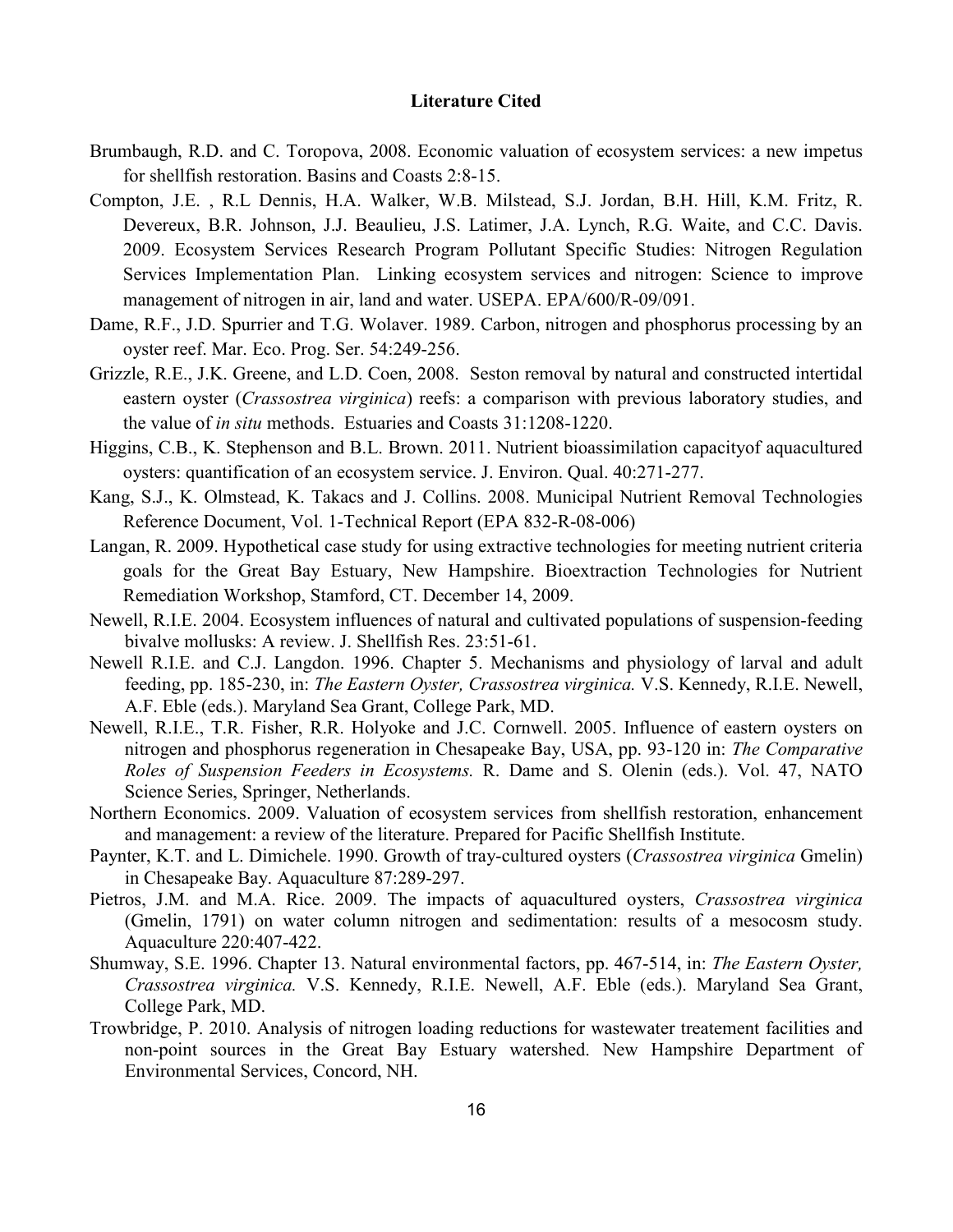# **Appendix A**

| <b>Size</b>  | Height | Dry Wt |      |       | <b>Size</b>  | <b>Height</b> | Dry Wt |       |       |
|--------------|--------|--------|------|-------|--------------|---------------|--------|-------|-------|
| <b>Class</b> | (mm)   | (g)    | %N   | $\%C$ | <b>Class</b> | (mm)          | (g)    | %N    | $\%C$ |
| <b>SC1-1</b> | 7.00   | 0.04   | 8.89 | 36.28 | $LC1-1$      | 13.50         | 0.29   | 8.61  | 38.33 |
| <b>SC1-2</b> | 7.00   | 0.04   | 8.80 | 36.33 | $LC1-2$      | 13.50         | 0.29   | 9.13  | 39.72 |
| <b>SC2-1</b> | 6.00   | 0.01   | 7.85 | 30.70 | $LC2-1$      | 14.00         | 0.18   | 10.10 | 36.67 |
| <b>SC2-2</b> | 6.00   | 0.01   | 6.39 | 27.86 | $LC2-2$      | 14.00         | 0.18   | 8.79  | 38.05 |
| <b>SC3-1</b> | 7.60   | 0.02   | 8.09 | 34.29 | $LC3-1$      | 10.00         | 0.14   | 7.90  | 38.02 |
| $SC3-2$      | 7.60   | 0.02   | 8.54 | 35.86 | $LC3-2$      | 10.00         | 0.14   | 7.87  | 35.68 |
| <b>SC4-1</b> | 8.00   | 0.03   | 7.50 | 32.95 | $LC4-1$      | 10.80         | 0.14   | 9.64  | 39.95 |
| <b>SC4-2</b> | 8.00   | 0.03   | 7.33 | 33.01 | $LC4-2$      | 10.80         | 0.14   | 9.61  | 40.15 |
| <b>SC5-1</b> | 10.50  | 0.05   | 8.12 | 35.24 | LC5-1        | 11.50         | 0.19   | 10.10 | 38.37 |
| <b>SC5-2</b> | 10.50  | 0.05   | 8.69 | 36.43 | $LC5-2$      | 11.50         | 0.19   | 8.45  | 37.44 |
| <b>SC6-1</b> | 7.80   | 0.03   | 7.04 | 30.25 | $LC6-1$      | 13.00         | 0.18   | 8.49  | 34.98 |
| <b>SC6-2</b> | 7.80   | 0.03   | 6.99 | 29.06 | LC6-2        | 13.00         | 0.18   | 7.95  | 34.73 |
| <b>SC7-1</b> | 11.00  | 0.04   | 8.83 | 34.35 | <b>LC7-1</b> | 14.00         | 0.21   | 10.25 | 37.77 |
| <b>SC7-2</b> | 11.00  | 0.04   | 8.16 | 33.54 | <b>LC7-2</b> | 14.00         | 0.21   | 10.30 | 37.53 |
| <b>SC8-1</b> | 5.50   | 0.01   | 7.55 | 33.22 | <b>LC8-1</b> | 13.00         | 0.22   | 8.91  | 38.55 |
| <b>SC8-2</b> | 5.50   | 0.01   | 7.70 | 29.77 | $LC8-2$      | 13.00         | 0.22   | 8.56  | 35.53 |
| <b>SC9-1</b> | 6.00   | 0.03   | 7.58 | 32.00 | LC9-1        | 12.50         | 0.19   | 10.36 | 38.82 |
| <b>SC9-2</b> | 6.00   | 0.03   | 6.24 | 29.56 | $LC9-2$      | 12.50         | 0.19   | 9.07  | 38.74 |
| SC10-1       | 8.50   | 0.02   | 5.62 | 24.97 | LC10-1       | 13.00         | 0.22   | 8.45  | 35.42 |
| SC10-2       | 8.50   | 0.02   | 6.28 | 27.18 | LC10-2       | 13.00         | 0.22   | 9.10  | 37.20 |
| SC11-1       | 8.00   | 0.03   | 7.71 | 32.68 | LC11-1       | 13.00         | 0.18   | 9.70  | 38.05 |
| SC11-2       | 8.00   | 0.03   | 8.57 | 33.56 | LC11-2       | 13.00         | 0.18   | 9.21  | 38.03 |
| SC12-1       | 7.00   | 0.03   | 7.23 | 29.43 | LC12-1       | 12.50         | 0.19   | 10.29 | 37.79 |
| SC12-2       | 7.00   | 0.03   | 7.21 | 30.20 | LC12-2       | 12.50         | 0.19   | 8.80  | 35.96 |
| SC13-1       | 7.00   | 0.01   | 7.97 | 33.24 | LC13-1       | 13.00         | 0.28   | 9.79  | 38.94 |
| SC13-2       | 7.00   | 0.01   | 8.61 | 34.53 | LC13-2       | 13.00         | 0.28   | 9.30  | 37.62 |
| SC14-1       | 8.50   | 0.05   | 8.24 | 33.48 | LC14-1       | 16.10         | 0.23   | 8.73  | 39.79 |
| SC14-2       | 8.50   | 0.05   | 8.23 | 33.75 | LC14-2       | 16.10         | 0.23   | 9.39  | 39.91 |
| SC15-1       | 8.00   | 0.05   | 7.13 | 28.40 | LC15-1       | 10.50         | 0.09   | 7.81  | 35.44 |
| SC15-2       | 8.00   | 0.05   | 8.23 | 31.37 | LC15-2       | 10.50         | 0.09   | 8.30  | 35.52 |
| Mean:        | 7.76   | 0.03   | 7.71 | 32.12 |              | 12.69         | 0.20   | 9.10  | 37.62 |
| SD:          | 1.49   | 0.01   | 0.85 | 2.94  |              | 1.52          | 0.05   | 0.79  | 1.60  |

Raw data for pre-deployment oysters (August 2010).